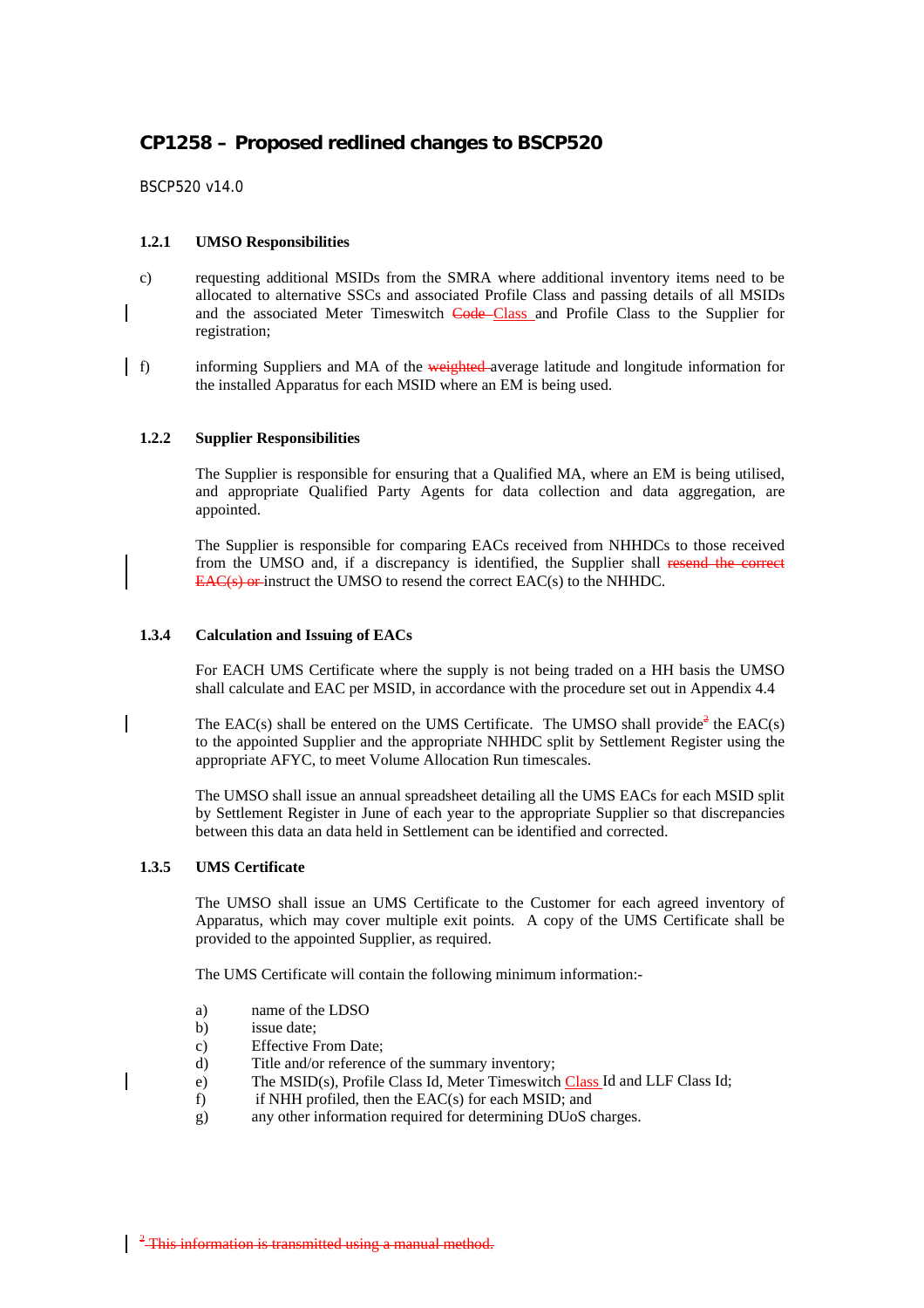#### **1.3.7 Non Half Hourly Trading**

The Supplier shall appoint Party Agents and send the registration details to SMRA. In addition the Supplier shall nominate the UMSO as the Meter Operator Agent (MOA) and notify SMRA. The UMSO shall provide the EAC per Settlement Register calculated as per Appendix 4.4, SSC, Meter Timeswitch Class and Profile Class information for each MSID to the appointed Supplier and the appropriate NHHDC. Where an MSID is allocated for a temporary UMS which is being used for up to 3 or 4 periods of the year only (e.g. Christmas lighting), the appointed Supplier shall follow the Energisation and De-energisation procedures at the time(s) of connection and disconnection respectively. This is distinct from temporary supplies connected and disconnected frequently throughout the year on a random basis (e.g. temporary traffic lights), where the UMSO will calculate the EAC on an agreed number of annual operating hours, in consultation with the Customer.

### **1.7.2 Definitions**

Full definitions of the above acronyms and other defined terms use in this BSCP are, where appropriate, included in the Code. For clarification definitions are provided below for terms specifically associated with UMS:-

"Astronomical Almanac" means the Astronomical Almanac published annually by Her Majesty's Stationary OfficeThe Stationery Office;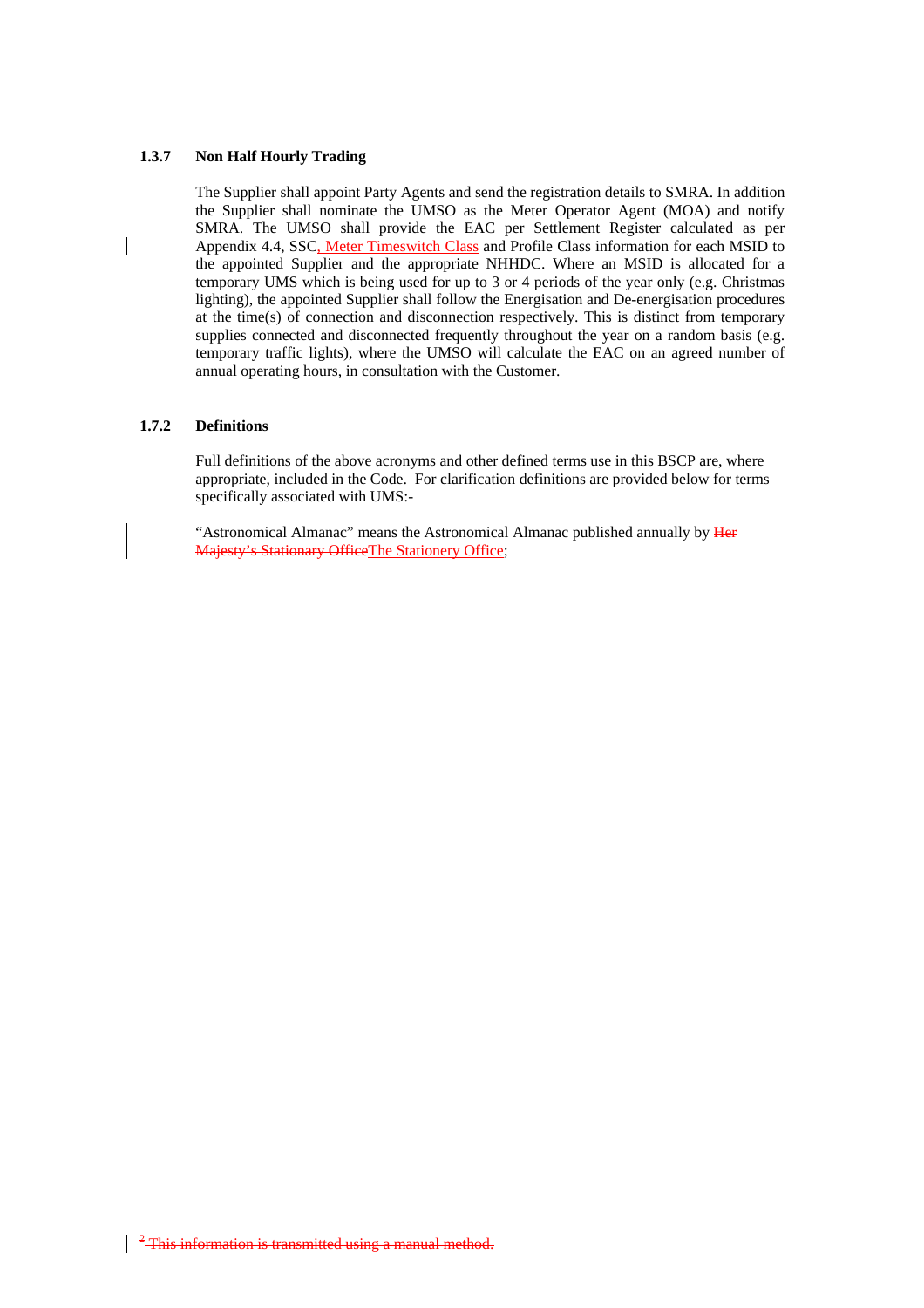| REF.  | <b>WHEN</b> | <b>ACTION</b>                                                                                                                                                   | <b>FROM</b> | <b>TO</b>              | <b>INFORMATION REQUIRED</b>            | <b>METHOD</b>                                                         |
|-------|-------------|-----------------------------------------------------------------------------------------------------------------------------------------------------------------|-------------|------------------------|----------------------------------------|-----------------------------------------------------------------------|
| 3.1.6 |             | Complete UMS Certificate.<br>Issue to Customer.<br><b>Issue to and Supplier, if nominated by the</b><br>Customer. appointed earlier on in the<br><b>DFOCESS</b> | UMSO.       | Customer.<br>Supplier. | P0170 HH Unmetered Supply Certificate. | Internal Process.<br>Paper, fax or<br>electronic media, as<br>agreed. |

#### **3.1Establishment of a New UMS Inventory[1](#page-2-0)**

## **3.3.1 Half Hourly Trading**

| REF.    | <b>WHEN</b>     | <b>ACTION</b>                                                                                                                 | <b>FROM</b>             | <b>TO</b>               | <b>INFORMATION REQUIRED</b>                                           | <b>METHOD</b>                         |
|---------|-----------------|-------------------------------------------------------------------------------------------------------------------------------|-------------------------|-------------------------|-----------------------------------------------------------------------|---------------------------------------|
| 3.3.1.1 | $By$ SSD $-1WD$ | Establish with the UMSO that the UMS<br>Certificate is appropriate and that the UMS<br>meets the requirements of Section 1.1. | UMSO.                   | <b>New</b><br>Supplier. | P207 NHH Unmetered Supply Certificate.                                | Electronic or other<br>agreed method. |
|         |                 | Send Supplier and registration details to<br>SMRA.                                                                            |                         | <b>SMRA.</b>            |                                                                       |                                       |
| 3.3.1.2 |                 | Send Supplier and registration details to<br>SMRA for all listed MSIDs.                                                       | <b>New</b><br>Supplier. | <b>SMRA.</b>            | D0055 Registration of Supplier to Specified<br><b>Metering Point.</b> | Electronic or other<br>agreed method. |

<span id="page-2-0"></span> $1$  This process shall be followed where a new additional inventory is provided by the Customer.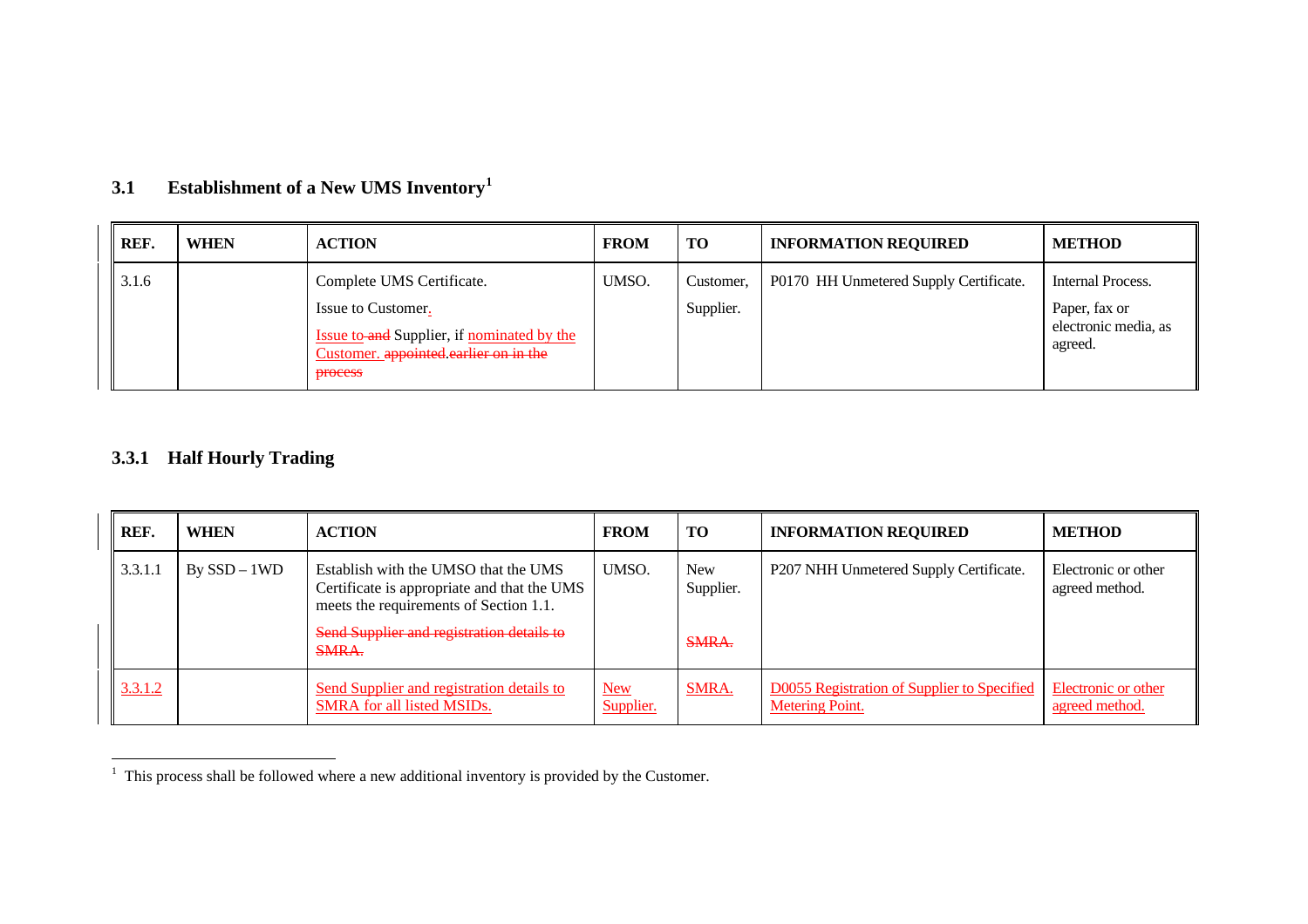| REF.                   | <b>WHEN</b> | <b>ACTION</b>                                          | <b>FROM</b> | TO | <b>INFORMATION REQUIRED</b> | <b>METHOD</b>     |
|------------------------|-------------|--------------------------------------------------------|-------------|----|-----------------------------|-------------------|
| $3.3.1.\underline{32}$ |             | Record details for MSID in accordance<br>with BSCP501. | SMRA.       |    |                             | Internal Process. |

(remaining steps in 3.3.1 to be renumbered)

# **3.3.2 Non-Half Hourly Trading**

| REF.    | <b>WHEN</b>      | <b>ACTION</b>                                                                                                                 | <b>FROM</b>            | TO                    | <b>INFORMATION REQUIRED</b>                                    | <b>METHOD</b>                         |
|---------|------------------|-------------------------------------------------------------------------------------------------------------------------------|------------------------|-----------------------|----------------------------------------------------------------|---------------------------------------|
| 3.3.2.1 | By SSD -<br>1WD. | Establish with the UMSO that the UMS Certificate<br>is appropriate and that the UMS meets the<br>requirements of Section 1.1. | UMSO.New<br>Supplier.  | New<br>Supplier UMSO. | P0207 NHH Unmetered Supply<br>Certificate.                     | Electronic or other<br>agreed method. |
| 3.3.2.2 |                  | Send Supplier and registration details to SMRA for<br>all listed MSIDs.                                                       | <b>New</b><br>Supplier | SMRA.                 | D0055 Registration of Supplier to<br>Specified Metering Point. | Electronic or other<br>agreed method. |
| 3.3.2.3 |                  | Record details for all of the MSIDs in accordance<br>with BSCP501.                                                            | SMRA.                  |                       |                                                                | Internal Process.                     |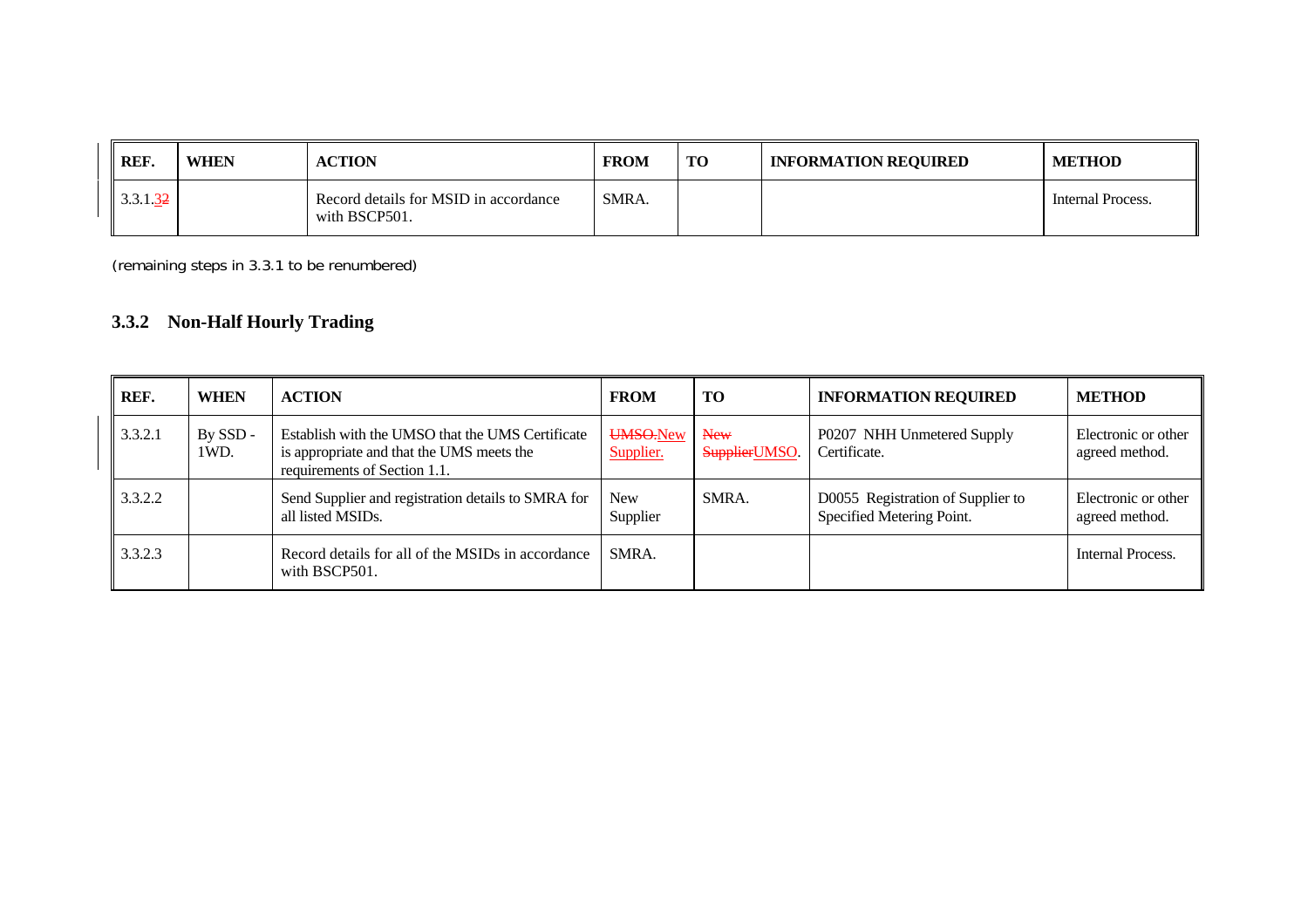| REF.    | <b>WHEN</b>                                                                                               | <b>ACTION</b>                                                                                | <b>FROM</b>             | <b>TO</b>                         | <b>INFORMATION REQUIRED</b>                                                                                                                                                                                                                   | <b>METHOD</b>                         |
|---------|-----------------------------------------------------------------------------------------------------------|----------------------------------------------------------------------------------------------|-------------------------|-----------------------------------|-----------------------------------------------------------------------------------------------------------------------------------------------------------------------------------------------------------------------------------------------|---------------------------------------|
| 3.3.2.4 |                                                                                                           | Send appointment details and details of previous<br>Supplier's NHHDC to relevant recipients. | <b>New</b><br>Supplier. | New NHHDC.                        | D0148 Notification of Change to Other<br>Parties.                                                                                                                                                                                             | Electronic or other<br>agreed method. |
|         |                                                                                                           |                                                                                              |                         | UMSO.                             | D0155 Notification of New Meter<br>Operator or Data Collector<br>Appointment and Terms.<br>D0148 Notification of Change to Other<br>Parties.<br>D0155 Notification of New Meter<br><b>Operator or Data Collector</b><br>Appointment and Terms |                                       |
|         |                                                                                                           |                                                                                              |                         | New NHHDA.                        | D0153 Notification of Data Aggregator<br>Appointment and Terms.                                                                                                                                                                               |                                       |
| 3.3.2.5 |                                                                                                           | Send appointment termination details.                                                        | Old<br>Supplier.        | Old NHHDC.<br>UMSO.<br>Old NHHDA. | D0151 Termination of Appointment or<br>Contract by Supplier.<br>D0151 Termination of Appointment or<br>Contract by Supplier.<br>D0151 Termination of Appointment or<br>Contract by Supplier.                                                  | Electronic or other<br>agreed method. |
| 3.3.2.6 | Within<br>5WD of<br>SSD or<br>receipt of<br>D0148,<br>whichever<br>is later. By<br><b>SSD</b><br>$+5WD$ . | Request from old NHHDC details of split EAC,<br>Profile Class and SSC details for each MSID. | <b>New</b><br>NHHDC.    | Old NHHDC.                        | D0170 Request for Metering System<br><b>Related Details.</b>                                                                                                                                                                                  | Electronic or other<br>agreed method. |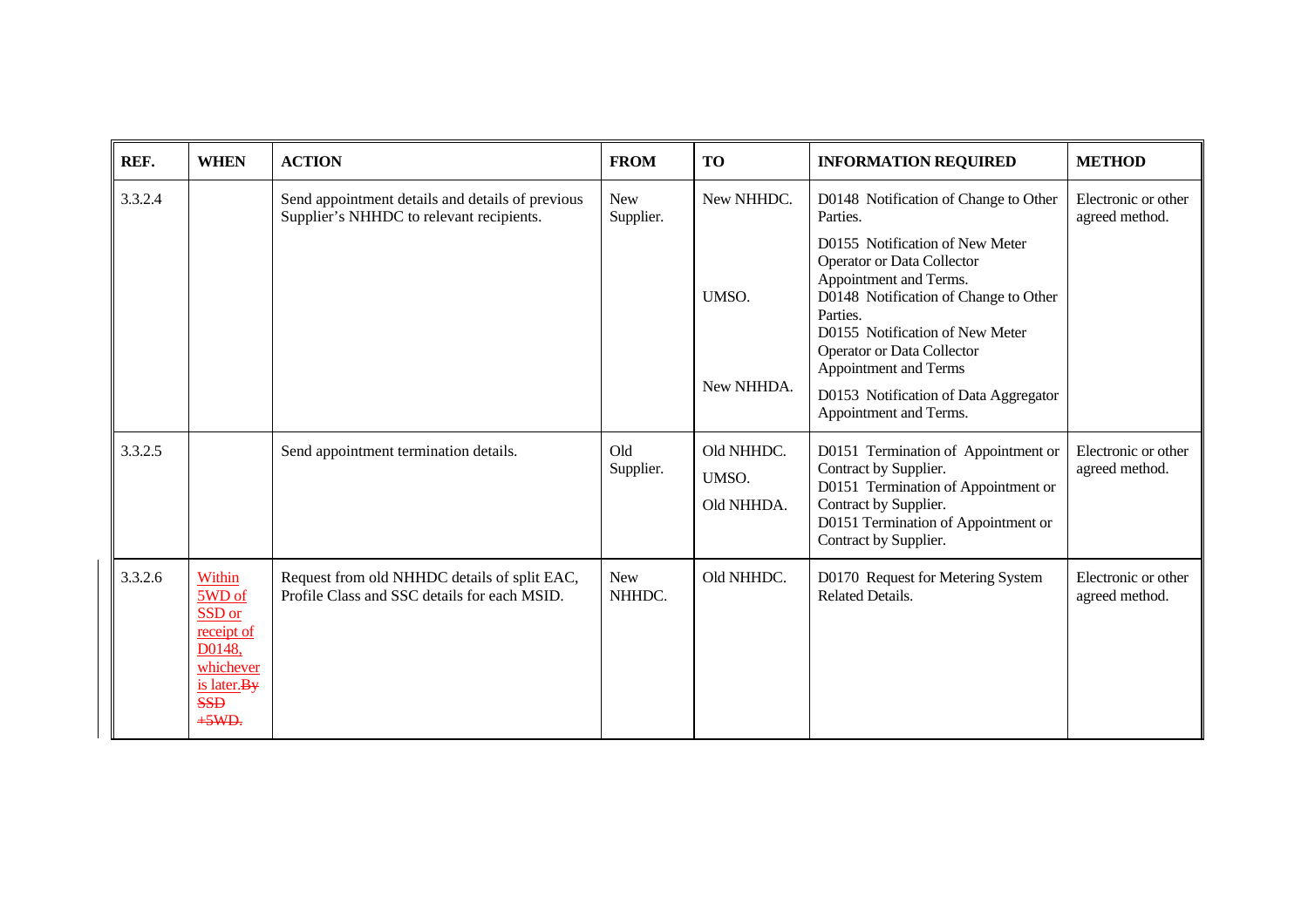| REF.    | <b>WHEN</b> | <b>ACTION</b>                         | <b>FROM</b>         | <b>TO</b>  | <b>INFORMATION REQUIRED</b>                      | <b>METHOD</b>                         |
|---------|-------------|---------------------------------------|---------------------|------------|--------------------------------------------------|---------------------------------------|
| 3.3.2.7 |             | Send requested details for each MSID. | Old<br><b>NHHDC</b> | New NHHDC. | D0152 Metering System EAC/AA<br>Historical Data. | Electronic or other<br>agreed method. |

# **3.5 Change of Data Collector for an existing MSID when not concurrent with Change of Supplier**

| REF.   | <b>WHEN</b> | <b>ACTION</b>                                                                                                                        | <b>FROM</b>                             | TO                   | <b>INFORMATION REQUIRED</b>                                                          | <b>METHOD</b>                         |
|--------|-------------|--------------------------------------------------------------------------------------------------------------------------------------|-----------------------------------------|----------------------|--------------------------------------------------------------------------------------|---------------------------------------|
| 3.5.8  | If NHH.     | Send appointment details of new NHHDC and<br>details of previous Supplier's NHHDC.                                                   | Supplier.                               | <b>New</b><br>NHHDC. | D0148 Notification of Change to Other<br>Parties.                                    | Electronic or other<br>agreed method. |
|        |             |                                                                                                                                      |                                         |                      | D0155 Notification of New Meter Operator<br>or Data Collector Appointment and Terms. |                                       |
|        |             |                                                                                                                                      |                                         | UMSO.                | D0148 Notification of Change to Other<br>Parties.                                    |                                       |
|        |             |                                                                                                                                      |                                         |                      | D0155 Notification of New Meter Operator<br>or Data Collector Appointment and Terms. |                                       |
| 3.5.9  |             | Send appointment termination details of old<br>NHHDC.                                                                                | Supplier.                               | Old<br>NHHDC.        | D0151 Termination of Appointment or<br>Contract by Supplier.                         | Electronic or other<br>agreed method. |
| 3.5.10 |             | Send request to provide Request from old<br>NHHDC details of split EAC, Profile Class and<br>SSC details for each MSID to New NHHDC. | <b>New</b><br>NHHDC.<br><b>Supplier</b> | Old<br>NHHDC.        | D0170 Request for Metering System<br><b>Related Details.</b>                         | Electronic or other<br>agreed method. |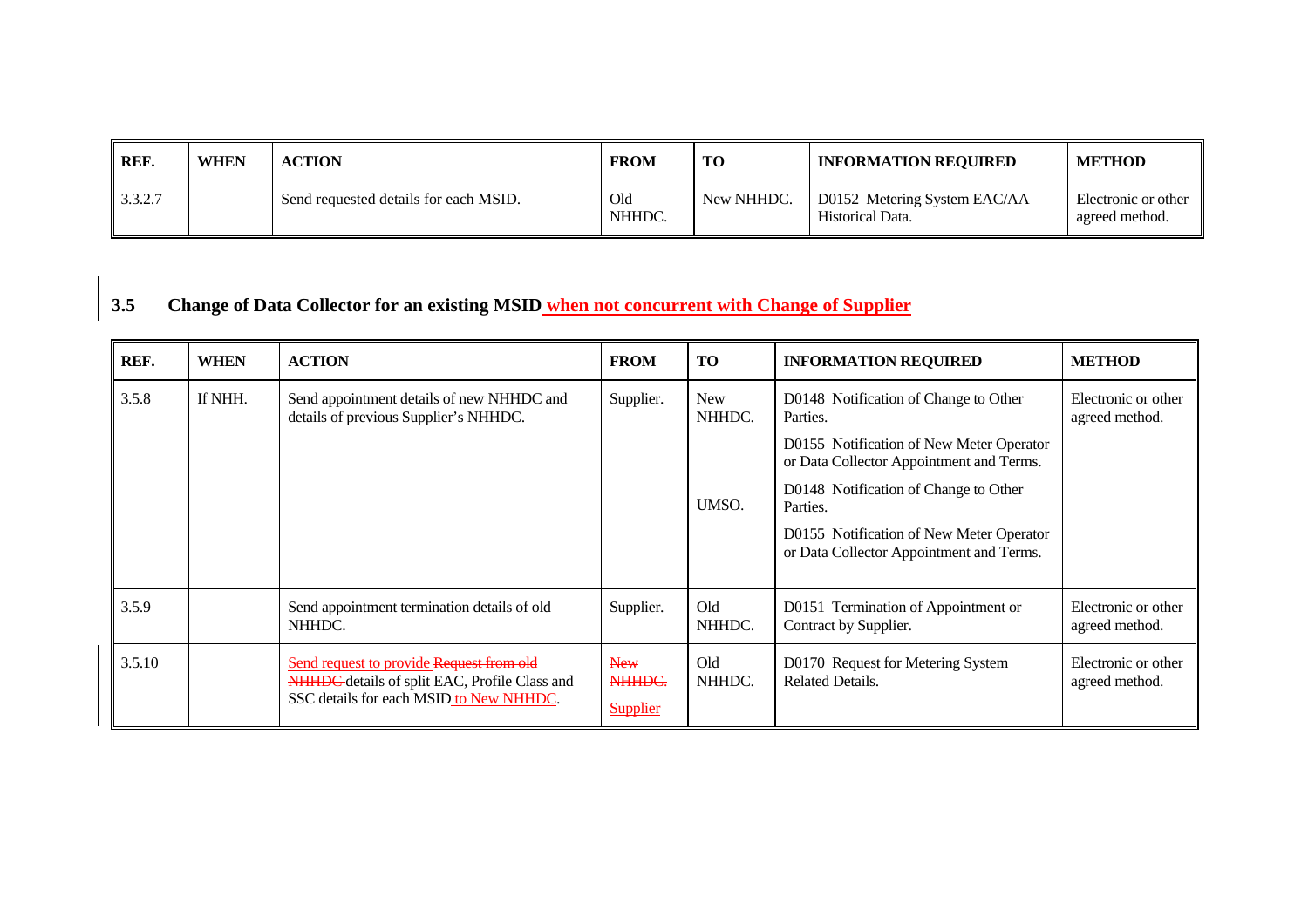| REF.   | <b>WHEN</b> | <b>ACTION</b>                                                                                | <b>FROM</b>   | <b>TO</b>            | <b>INFORMATION REQUIRED</b>                                                                                                                            | <b>METHOD</b>                         |
|--------|-------------|----------------------------------------------------------------------------------------------|---------------|----------------------|--------------------------------------------------------------------------------------------------------------------------------------------------------|---------------------------------------|
| 3.5.11 |             | Send details for each MSID.                                                                  | Old<br>NHHDC. | <b>New</b><br>NHHDC. | D0152 Metering System EAC/AA<br>Historical Data.<br><b>D0036 Validated Half Hourly Advances for</b><br><b>Inclusion in Aggregated Supplier Matrix.</b> | Electronic or other<br>agreed method. |
| 3.5.12 |             | Request from New NHHDC details of split EAC,<br>Profile Class and SSC details for each MSID. | Supplier.     | <b>New</b><br>NHHDC. | D0170 Request for Metering System<br>Related Details.                                                                                                  | Electronic or other<br>agreed method. |

#### **3.7Change of Energisation Status of an MSID**

| REF.  | <b>WHEN</b> | <b>ACTION</b>                                                                                                     | <b>FROM</b> | <b>TO</b> | <b>INFORMATION REQUIRED</b>                                   | <b>METHOD</b>                         |  |  |  |
|-------|-------------|-------------------------------------------------------------------------------------------------------------------|-------------|-----------|---------------------------------------------------------------|---------------------------------------|--|--|--|
| 3.7.1 |             | Request UMSO to energise or de energise an<br>MSID.                                                               | Supplier.   | UMSO.     | <b>D0134 Request to Change</b><br><b>Energisation Status.</b> | Electronic or other<br>agreed method. |  |  |  |
| 3.7.2 |             | Complete work, as appropriate.<br>Was UMS traded HH? If so, proceed to 3.7.3.<br>If UMS not HH, proceed to 3.7.9. | UMSO.       |           | Notification received from Supplier.                          | <b>Internal Process.</b>              |  |  |  |
| If HH |             |                                                                                                                   |             |           |                                                               |                                       |  |  |  |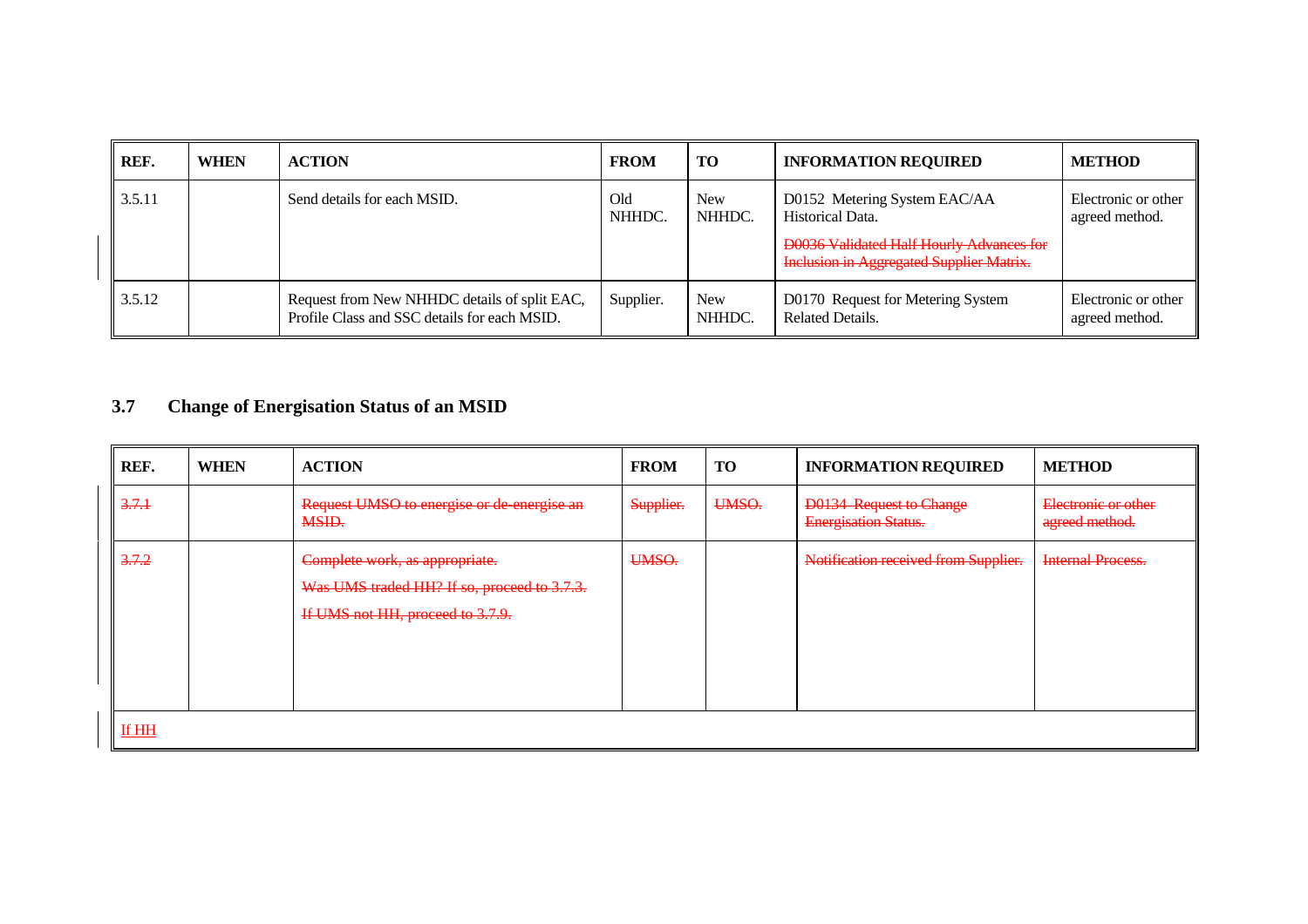| REF.                 | <b>WHEN</b>                                                       | <b>ACTION</b>                                                                                | <b>FROM</b> | <b>TO</b>        | <b>INFORMATION REQUIRED</b>                                                                                                            | <b>METHOD</b>                                                                  |
|----------------------|-------------------------------------------------------------------|----------------------------------------------------------------------------------------------|-------------|------------------|----------------------------------------------------------------------------------------------------------------------------------------|--------------------------------------------------------------------------------|
| 3.7.13               | If HH.As<br>required or on<br>receipt of a<br>D0134.              | Confirm to Supplier and MA actual energisation<br>or de-energisation date.                   | UMSO.       | MA.<br>Supplier. | D0139 Confirmation or Rejection<br>of Energisation Status Change.<br>D0139 Confirmation or Rejection<br>of Energisation Status Change. | Electronic or other<br>agreed method.<br>Electronic or other<br>agreed method. |
| 3.7.24               |                                                                   | Notify SMRA of energisation or de-energisation<br>date for an MSID.                          | Supplier.   | SMRA.            | D0205 Update Registration<br>Details                                                                                                   | Electronic or other<br>agreed method.                                          |
| $3.7.\overline{35}$  |                                                                   | Notify HHDC of energisation or de-energisation<br>date for an MSID.                          | MA.         | HHDC.            | D0139 Confirmation or Rejection<br>of Energisation Status Change.                                                                      | Electronic or other<br>agreed method.                                          |
| 3.7.46               |                                                                   | Liaise with HHDC to stop collecting data.                                                    | MA.         | HHDC.            | P0173 Confirmation of End<br>Readings Date.                                                                                            | Paper, fax or electronic<br>media, as agreed.                                  |
| $3.7.\underline{57}$ | When a<br>Metering<br>System has<br>been set to de-<br>energised. | Set the output of the EM to zero for each SVA<br>Metering System that has been de-energised. | MA.         |                  |                                                                                                                                        | <b>Internal Process.</b>                                                       |
| 3.7.68               |                                                                   | Update record for MSID as per BSCP501.                                                       | SMRA.       |                  |                                                                                                                                        | <b>Internal Process.</b>                                                       |
| If NHH               |                                                                   |                                                                                              |             |                  |                                                                                                                                        |                                                                                |
| 3.7.79               | <b>If NHH.As</b><br>required or on                                | Confirm to Supplier and NHHDC actual<br>energisation or de-energisation date.                | UMSO.       | NHHDC.           | D0139 Confirmation or Rejection<br>of Energisation Status Change.                                                                      | Electronic or other<br>agreed method.                                          |
|                      | receipt of a<br>D0134.                                            |                                                                                              |             | Supplier.        | D0139 Confirmation or Rejection<br>of Energisation Status Change.                                                                      | Electronic or other<br>agreed method.                                          |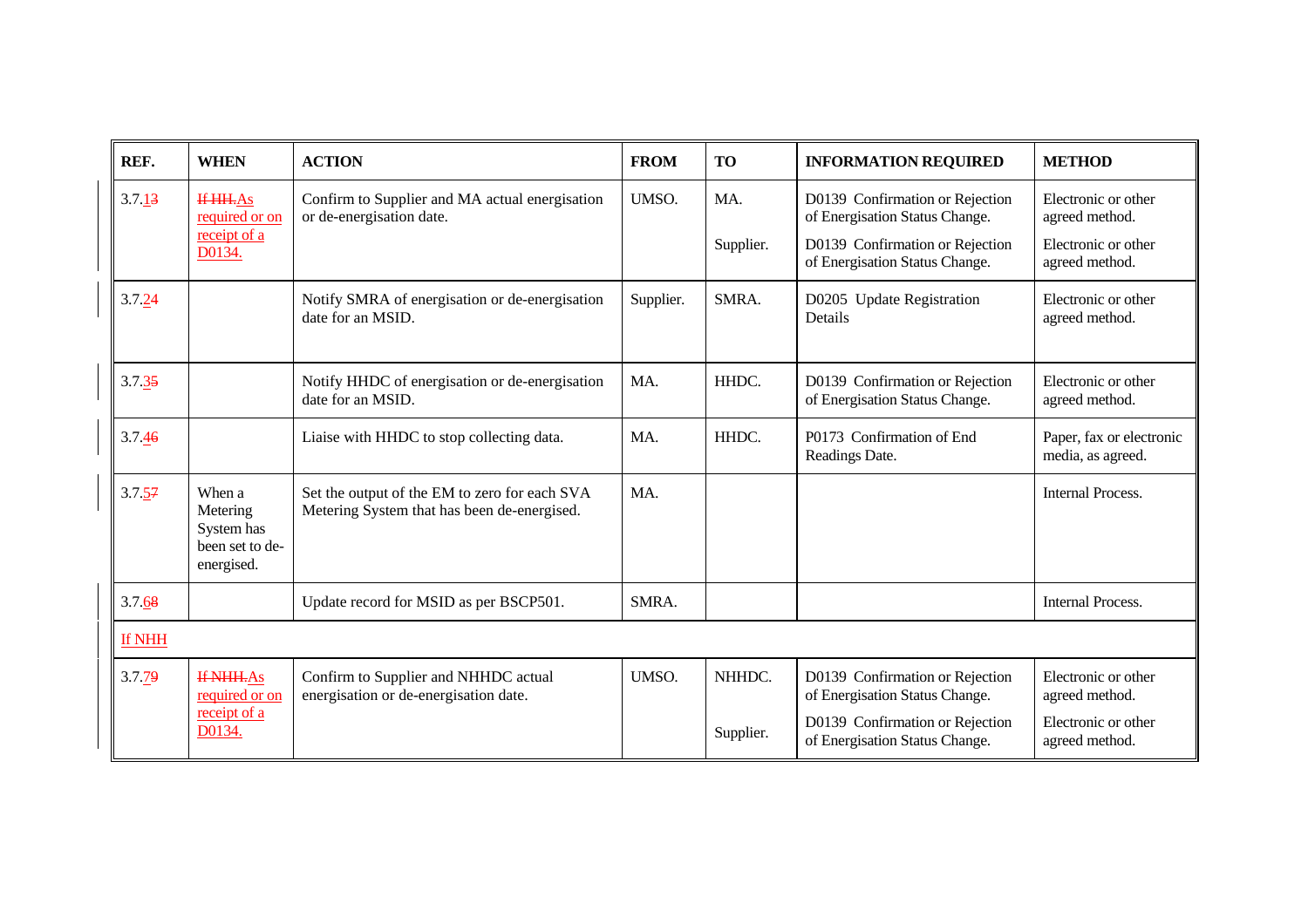| REF.        | <b>WHEN</b> | <b>ACTION</b>                                                             | <b>FROM</b> | <b>TO</b> | <b>INFORMATION REQUIRED</b>           | <b>METHOD</b>                         |
|-------------|-------------|---------------------------------------------------------------------------|-------------|-----------|---------------------------------------|---------------------------------------|
| 3.7.408     |             | Notify SMRA of energisation or de-energisation<br>date for an $MSID(s)$ . | Supplier.   | SMRA.     | D0205 Update Registration<br>Details. | Electronic or other<br>agreed method. |
| $3.7.9 + 1$ |             | Update record for MSID as per BSCP501.                                    | SMRA.       |           |                                       | Internal Process.                     |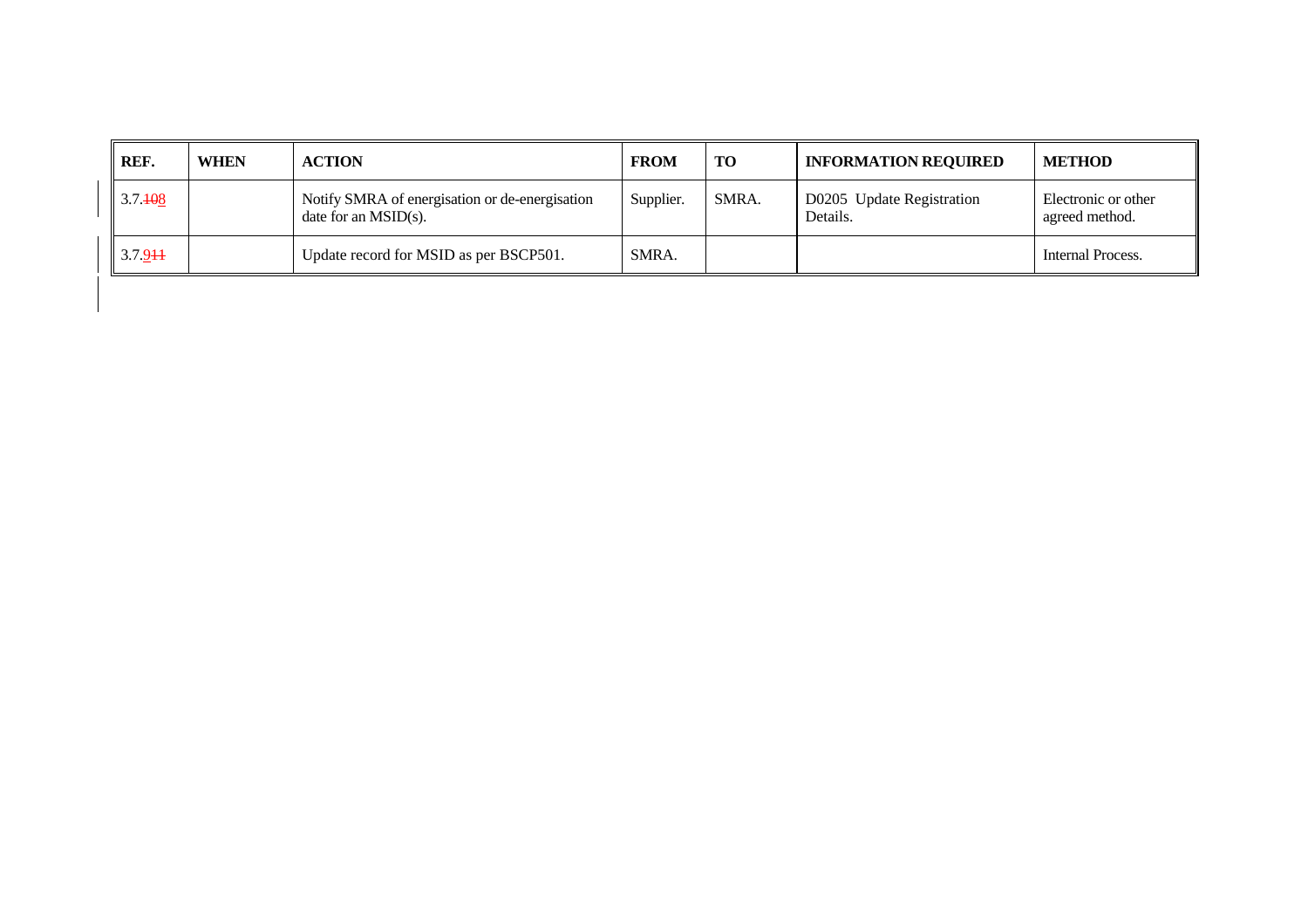| REF.  | <b>WHEN</b>                                                  | <b>ACTION</b>                                                                                | <b>FROM</b> | <b>TO</b>             | <b>INFORMATION REQUIRED</b>                                                                                                                                                                  | <b>METHOD</b>                                                                |
|-------|--------------------------------------------------------------|----------------------------------------------------------------------------------------------|-------------|-----------------------|----------------------------------------------------------------------------------------------------------------------------------------------------------------------------------------------|------------------------------------------------------------------------------|
| 3.8.1 |                                                              | Request UMSO to Disconnect an MSID,<br>identifying whether any physical work is<br>required. | Supplier.   | UMSO.                 | D0132 Request for Disconnection of<br>Supply.                                                                                                                                                | Paper, fax or<br>electronic media, as<br>agreed.                             |
| 3.8.2 | On receipt of<br>$D0132$ or as<br>determined by<br>the UMSO. | Complete any physical work as required.<br>Send actual Disconnection date.                   | UMSO.       | SMRA.<br>Supplier.    | P0175 Request to SMRA to<br>Disconnect a UMS Metering Point.<br>D0125 Confirmation of<br>Disconnection of Supply.                                                                            | <b>Internal Process.</b><br>Paper, fax or<br>electronic media, as<br>agreed. |
| 3.8.3 |                                                              | Update record for MSID as per BSCP501.                                                       | SMRA.       | Supplier.             | D0171 Notification of LDSO Changes<br>to Metering Point Details.                                                                                                                             |                                                                              |
| 3.8.4 |                                                              | Was UMS traded HH? If so, proceed to 3.8.5.<br>If UMS not HH, proceed to 3.8.6.              | UMSO.       |                       | Notification received from Supplier.                                                                                                                                                         | <b>Internal Process.</b>                                                     |
| 3.8.5 | If HH.                                                       | Notify MA, HHDC and HHDA of appointment<br>termination date for an MSID.                     | Supplier.   | MA.<br>HHDC.<br>HHDA. | D0151 Termination of Appointment<br>or Contract by Supplier.<br>D0151 Termination of Appointment<br>or Contract by Supplier.<br>D0151 Termination of Appointment<br>or Contract by Supplier. | Electronic or other<br>agreed method.                                        |

# **3.8 Disconnection of an MSID Following De-energisation[2](#page-9-0)**

<span id="page-9-0"></span><sup>&</sup>lt;sup>2</sup> D0132s received that relate to partial disconnection of an MSID should be rejected and referred back to the Supplier.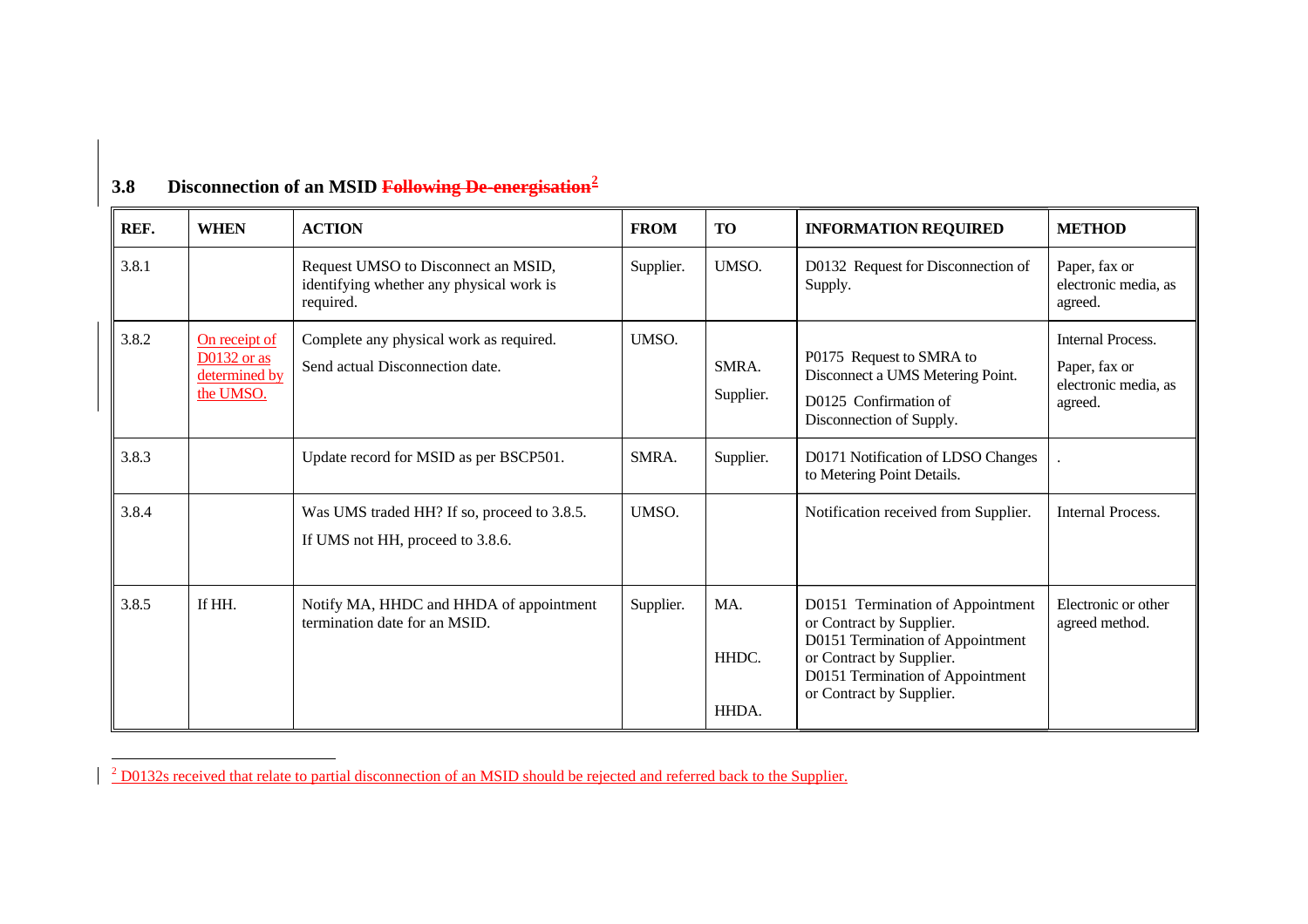| REF.  | <b>WHEN</b> | <b>ACTION</b>                                  | <b>FROM</b> | <b>TO</b> | <b>INFORMATION REQUIRED</b>                                  | <b>METHOD</b>                         |
|-------|-------------|------------------------------------------------|-------------|-----------|--------------------------------------------------------------|---------------------------------------|
| 3.8.6 | If NHH.     | Send appointment termination date for an MSID. | Supplier.   | NHHDC.    | D0151 Termination of Appointment<br>or Contract by Supplier. | Electronic or other<br>agreed method. |
|       |             |                                                |             | NHHDA.    | D0151 Termination of Appointment<br>or Contract by Supplier. |                                       |
|       |             |                                                |             | UMSO.     | D0151 Termination of Appointment<br>or Contract by Supplier. |                                       |

# **3.11 UMSO sends annual spreadsheet of all UMS EACs to Supplier**

| <b>REF</b> | <b>WHEN</b>                  | <b>ACTION</b>                                                                                                                                                                     | <b>FROM</b> | TO                  | <b>INFORMATION REQUIRED</b>                  | <b>METHOD</b>                             |
|------------|------------------------------|-----------------------------------------------------------------------------------------------------------------------------------------------------------------------------------|-------------|---------------------|----------------------------------------------|-------------------------------------------|
| 3.11.1     | By 10WD before By<br>30 June | Create and issue annual spreadsheet<br>containing all UMS EACs for each<br>MSID split by Settlement Register<br>(using the appropriate Average<br>Fraction of Yearly Consumption) | <b>UMSO</b> | Supplier            | P0218 Collated Supplier UMS<br>Registrations | Electronic or other<br>method, as agreed. |
|            |                              | Send confirmation of annual<br>spreadsheet being sent                                                                                                                             | <b>UMSO</b> | BSCC <sub>o</sub> . |                                              | Post / Fax / Email                        |